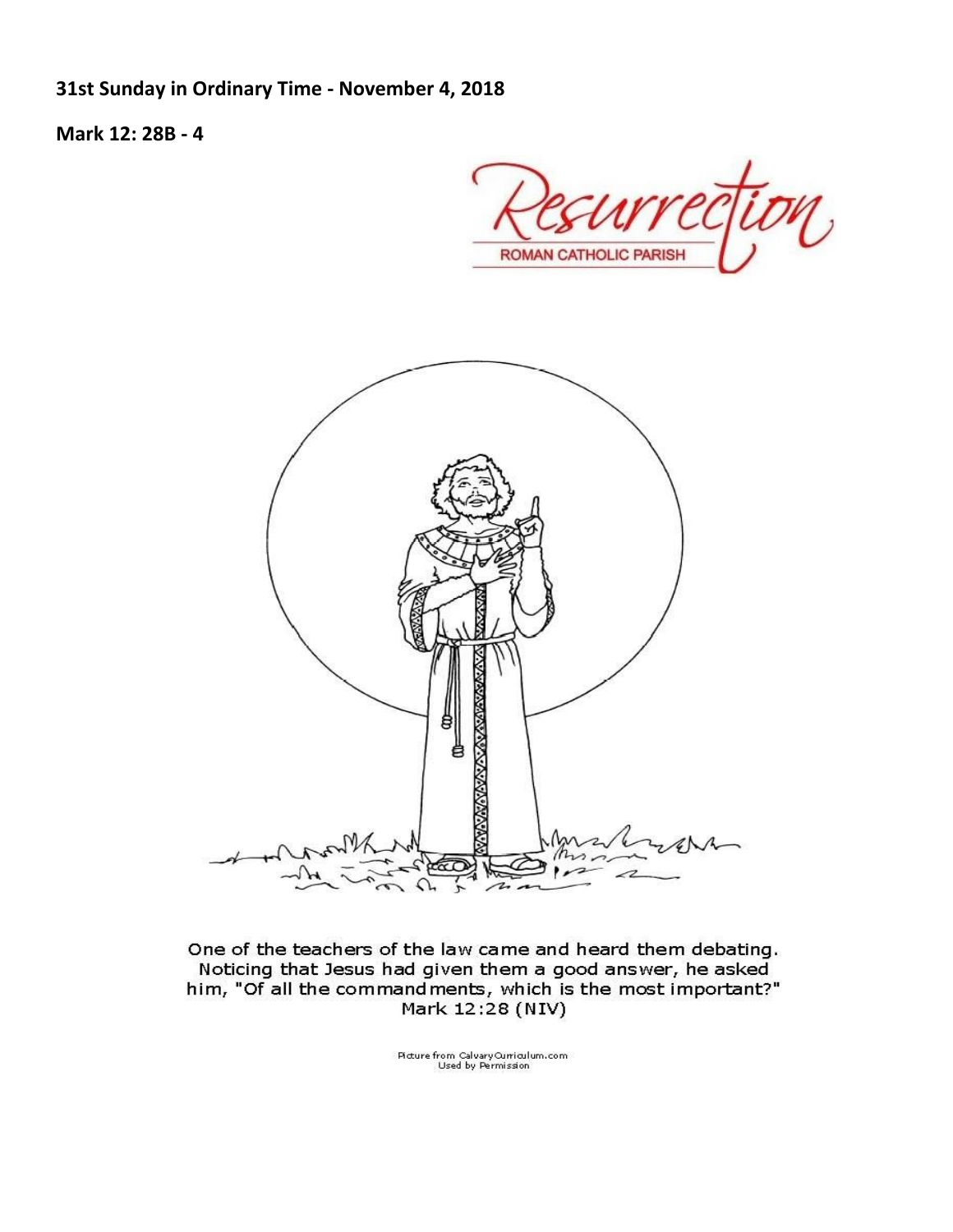"'Love the Lord your God with all your heart and with all your soul and with all your mind and with all your strength.' The second is this: 'Love your neighbor as yourself.'" Mark 12:30-31 (NIV)

The puzzle is based on Mark 12:28-34



| R  | S. |              |        | Q E M D D G J E Q G I     |    |          |                |                |              |     |              |                |               | K K          |
|----|----|--------------|--------|---------------------------|----|----------|----------------|----------------|--------------|-----|--------------|----------------|---------------|--------------|
| R  |    | B            |        | F W B U V R               |    |          |                |                | $\mathbf{1}$ |     | K C          | D              | P             |              |
| V  | R  | B            |        | S E C O N D E M C E       |    |          |                |                |              |     |              |                | Y             | N            |
| A  | E. | J            | D      |                           |    |          | B K S C B L    |                |              |     | A A F        |                | $\mathsf{C}$  | G            |
| Μ  | N  |              |        | X P R M O V M N T         |    |          |                |                |              |     | $\mathsf{T}$ | G              | $\mathsf{C}$  | D            |
| E. |    |              |        | G S Y V A U P I           |    |          |                |                |              |     | H E G E      |                | P             | $\Omega$     |
| P  | T  |              |        | H W L X L P N C A Y X S M |    |          |                |                |              |     |              |                |               |              |
| A  | Н  |              |        | Q X E E L V D M C Z       |    |          |                |                |              |     |              | $\Omega$       | E             | T            |
|    | T  | $\mathsf{C}$ | J      |                           |    |          | R R H O        | $\mathsf{J}^-$ |              |     | D H Q Y      |                | D             | Z            |
| A  |    |              |        | M W H Y Z K X V N E       |    |          |                |                |              |     | H N          |                | T.            | -Y           |
| R  |    | SKEN         |        |                           |    |          | L C J          | $\mathsf{L}$   |              | E R | K            | $\blacksquare$ | O             | $\Omega$     |
|    |    |              |        | A W A Y O U R S E L F Z   |    |          |                |                |              |     |              |                | E             | K            |
| C  | R. | H            |        | R S N E I G H             |    |          |                |                |              | B   | O R          |                | Е             | $\Omega$     |
|    | D  | M            | T      | H.                        |    | $S \mid$ |                |                | MPOR         |     | $\mathsf{T}$ | $\mathsf{A}$   | N             | T            |
| I  | P  | Q            | $\cup$ | E.                        | S. | $\top$   | $\mathbb{R}^n$ |                |              |     | O N S G Z    |                | $\mathcal{C}$ | $\mathsf{N}$ |

| <b>MIND</b>     | soul             | <b>YOURSELF</b> | <b>ANSWER</b> | <b>QUESTIONS</b> |
|-----------------|------------------|-----------------|---------------|------------------|
| <b>NEIGHBOR</b> | <b>IMPORTANT</b> | <b>STRENGTH</b> | TEACHER       | KINGDOM          |
| <b>GREATEST</b> | <b>OVE</b>       | .AW             | <b>SECOND</b> | HFART            |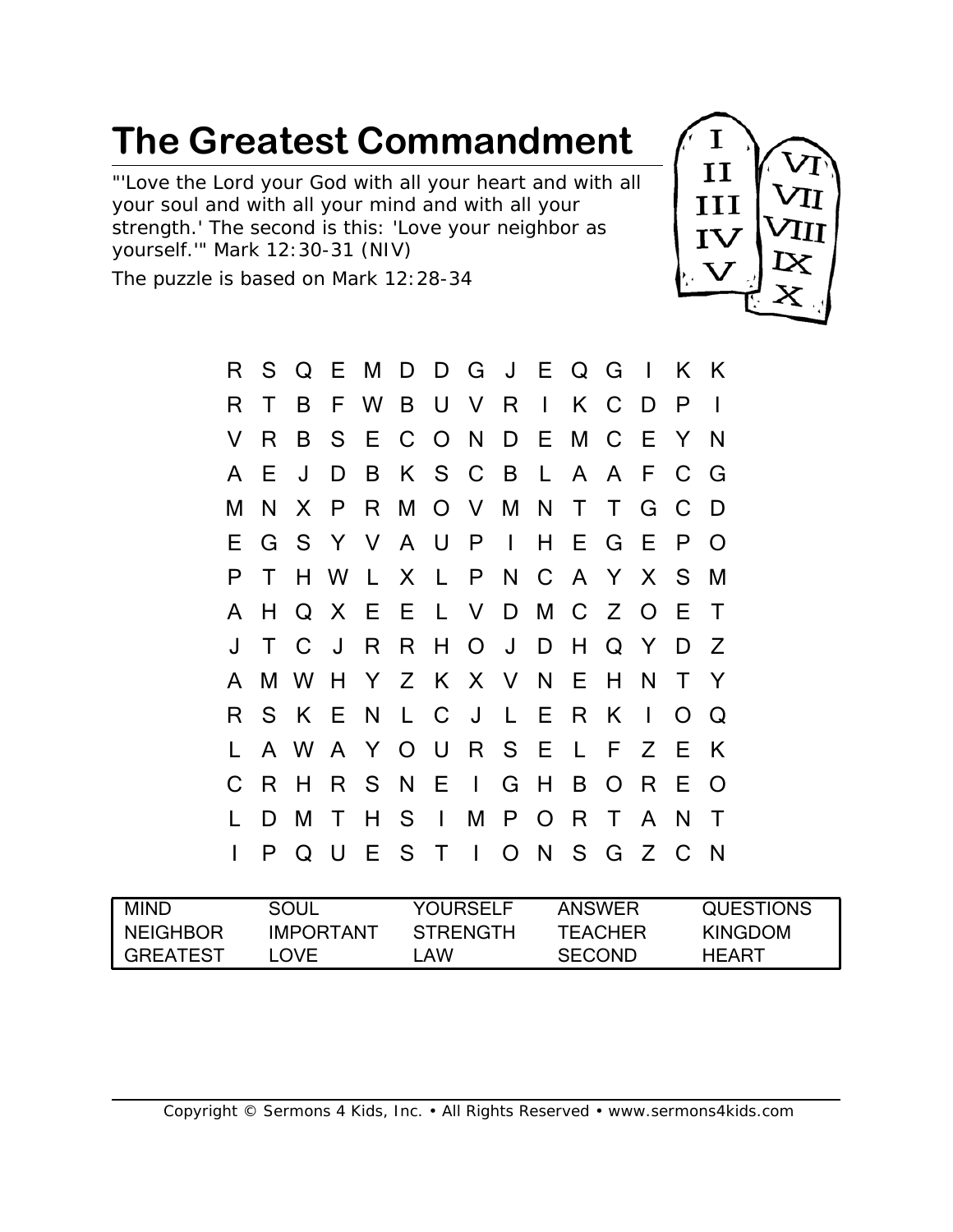"'Love the Lord your God with all your heart and with all your soul and with all your mind and with all your strength.' The second is this: 'Love your neighbor as yourself.'" Mark 12:30-31 (NIV)

Puzzle is based on Mark 12:28-34





### ACROSS

- 2. A person who lives near or next to another
- 5. The most important; better than all others of the same kind
- 6. Coming next in order after the first one
- 7. Someone who educates or trains others

#### DOWN

- 1. To have a deep feeling of affection or attraction for someone
- 3. A spoken or written reply to a question
- 4. The center and source of a person's emotions or feelings
- 5. The creator of heaven and earth; The One we worship

| <b>NEIGHBOR</b> | TEACHER | <b>COND</b><br>SFC: | GOD |
|-----------------|---------|---------------------|-----|
|                 |         | GRFATFST            |     |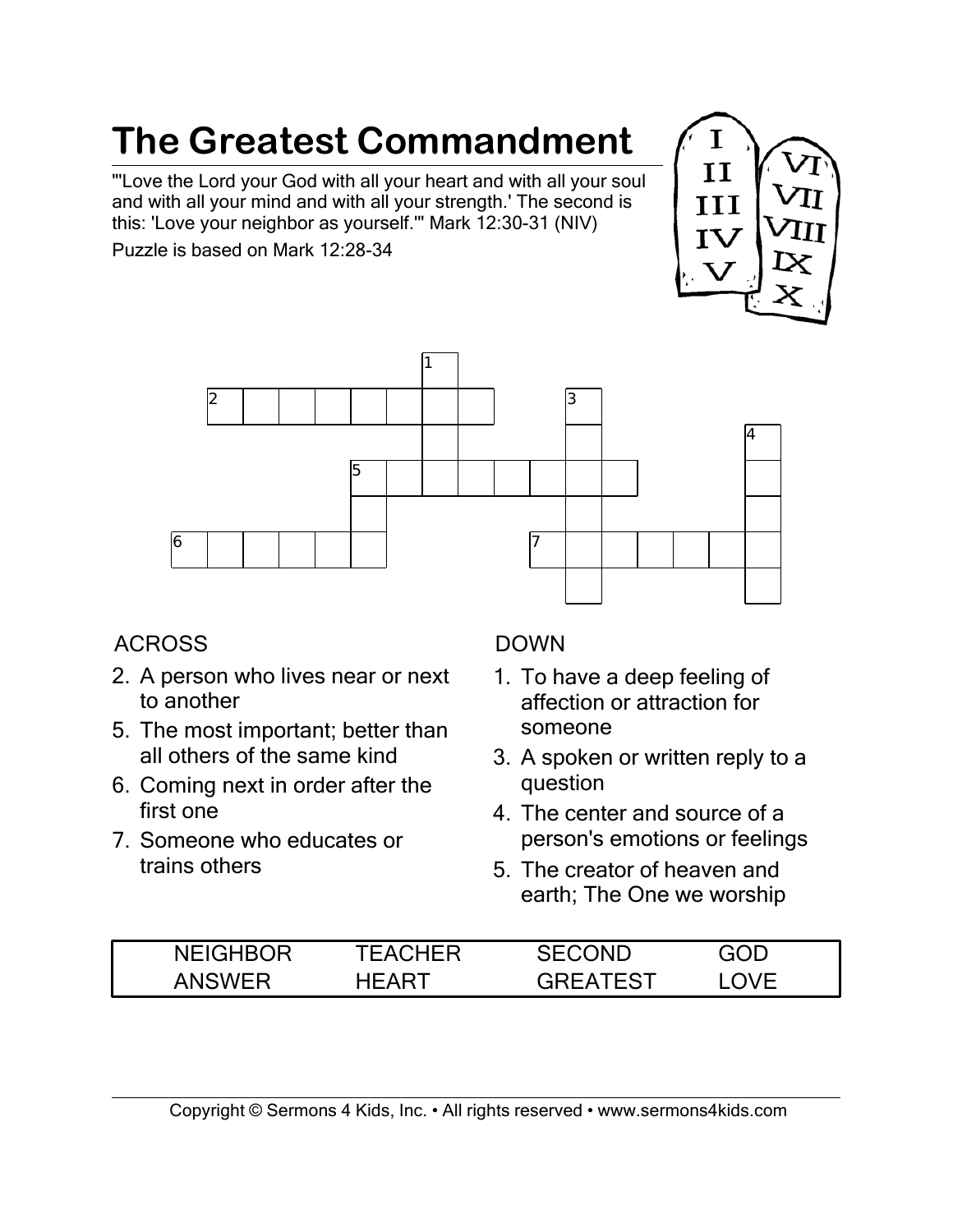"'Love the Lord your God with all your heart and with all your soul and with all your mind and with all your strength.' The second is this: 'Love your neighbor as yourself."" Mark 12:30-31 (NIV)

Choose the word that best matches the definition.

- A rule or law; direction or instruction to do something  $-1.$ A. greatest B. God C. commandment D. love
- 2. The most important; better than all others of the same kind A. answer B. neighbor C. heart D. greatest
- 3. To have a deep feeling of affection or attraction for someone A. neighbor B. heart C. love D. law
- A person who lives near or next to another 4. A. commandment B. teacher C. answer D. neighbor
- The creator of heaven and earth; The One we worship 5. A teacher B law C God D answer
- Someone who educates or trains others 6. A. greatest B. teacher C. heart D. second
- 7. A system of rules or principles A. heart B. commandment C. neighbor D. law
- 8. The center and source of a person's emotions or feelings A God B heart C law D answer
- Coming next in order after the first one 9. A. answer B. law C. teacher D. second
	- 10. A spoken or written reply to a question A. teacher B. answer C. greatest D. love

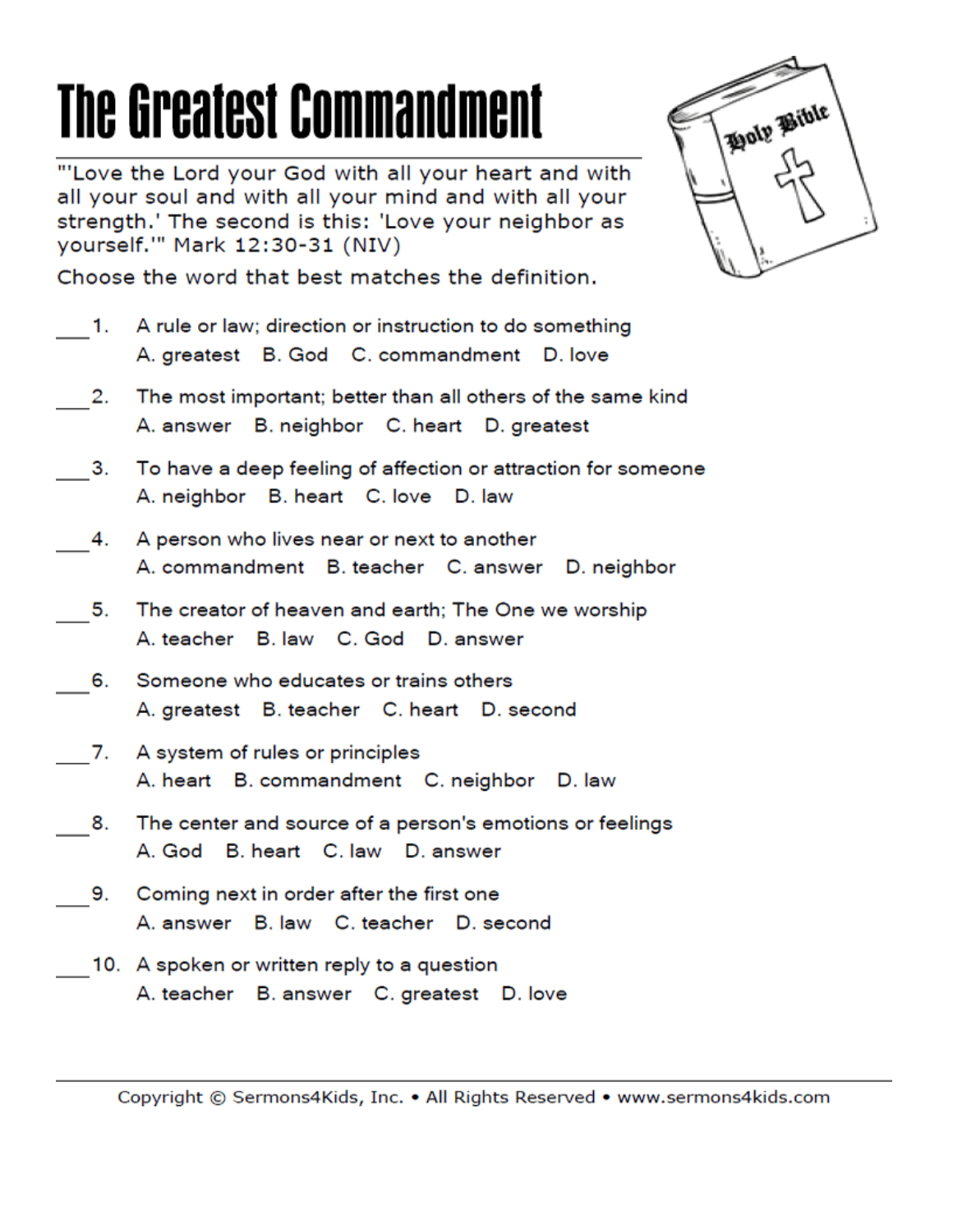Jesus replied: " 'Love the Lord your God with all your heart and with all your soul and with all your mind." Matthew 22:37

Each number represents a letter of the alphabet. Substitute the correct letter for the numbers to reveal the coded words.

LORD



**TEACHER** 

| $\overline{2}$<br>3            | 4   5   6   7   | S <sub>1</sub>                                                                  | 8 9 10 11 12 13 14 15 16 17 18 19 20 21 22 23 24 25 26<br>C H N X F W R Y L Z G D A B E O J Q U |              |  |  |      |  |  |                                                                                                                                                                                                                               |  |  |
|--------------------------------|-----------------|---------------------------------------------------------------------------------|-------------------------------------------------------------------------------------------------|--------------|--|--|------|--|--|-------------------------------------------------------------------------------------------------------------------------------------------------------------------------------------------------------------------------------|--|--|
| $1.16 - 23 - 14 - 19$          |                 |                                                                                 |                                                                                                 |              |  |  |      |  |  | <u> 1989 - Johann Barn, mars and de Brasilian (b. 1989)</u>                                                                                                                                                                   |  |  |
| 2. 15-23-26-14-7-22-16-12      |                 |                                                                                 |                                                                                                 |              |  |  |      |  |  | <u> 1989 - Johann Stein, marwolaethau a bhann an t-Amhair an t-Amhair an t-Amhair an t-Amhair an t-Amhair an t-A</u>                                                                                                          |  |  |
| $3.9 - 22 - 20 - 14 - 4$       |                 |                                                                                 |                                                                                                 |              |  |  |      |  |  | the control of the control of the control of the control of the control of the control of the control of the control of the control of the control of the control of the control of the control of the control of the control |  |  |
| 4. 10-22-5-18-9-21-23-14       |                 |                                                                                 |                                                                                                 |              |  |  |      |  |  | the control of the control of the control of the control of the control of the control of                                                                                                                                     |  |  |
| $5.16 - 23 - 1 - 22$           |                 | <u> 1989 - Andrea Andrew Maria (h. 1989).</u><br>1905 - Andrew Maria (h. 1906). |                                                                                                 |              |  |  |      |  |  |                                                                                                                                                                                                                               |  |  |
| 6. 8-23-3-3-20-10-19-3-22-10-4 |                 |                                                                                 |                                                                                                 |              |  |  |      |  |  |                                                                                                                                                                                                                               |  |  |
| 7. 18-14-22-20-4-22-7-4        |                 |                                                                                 |                                                                                                 |              |  |  |      |  |  | <u> 1980 - John Stein, Amerikaansk politiker († 1908)</u>                                                                                                                                                                     |  |  |
| 8. 4-22-20-8-9-22-14           |                 |                                                                                 |                                                                                                 |              |  |  |      |  |  |                                                                                                                                                                                                                               |  |  |
|                                | <b>GREATEST</b> |                                                                                 |                                                                                                 | <b>HEART</b> |  |  | LOVE |  |  | <b>NEIGHBOR</b>                                                                                                                                                                                                               |  |  |

**YOURSELF** 

**COMMANDMENT**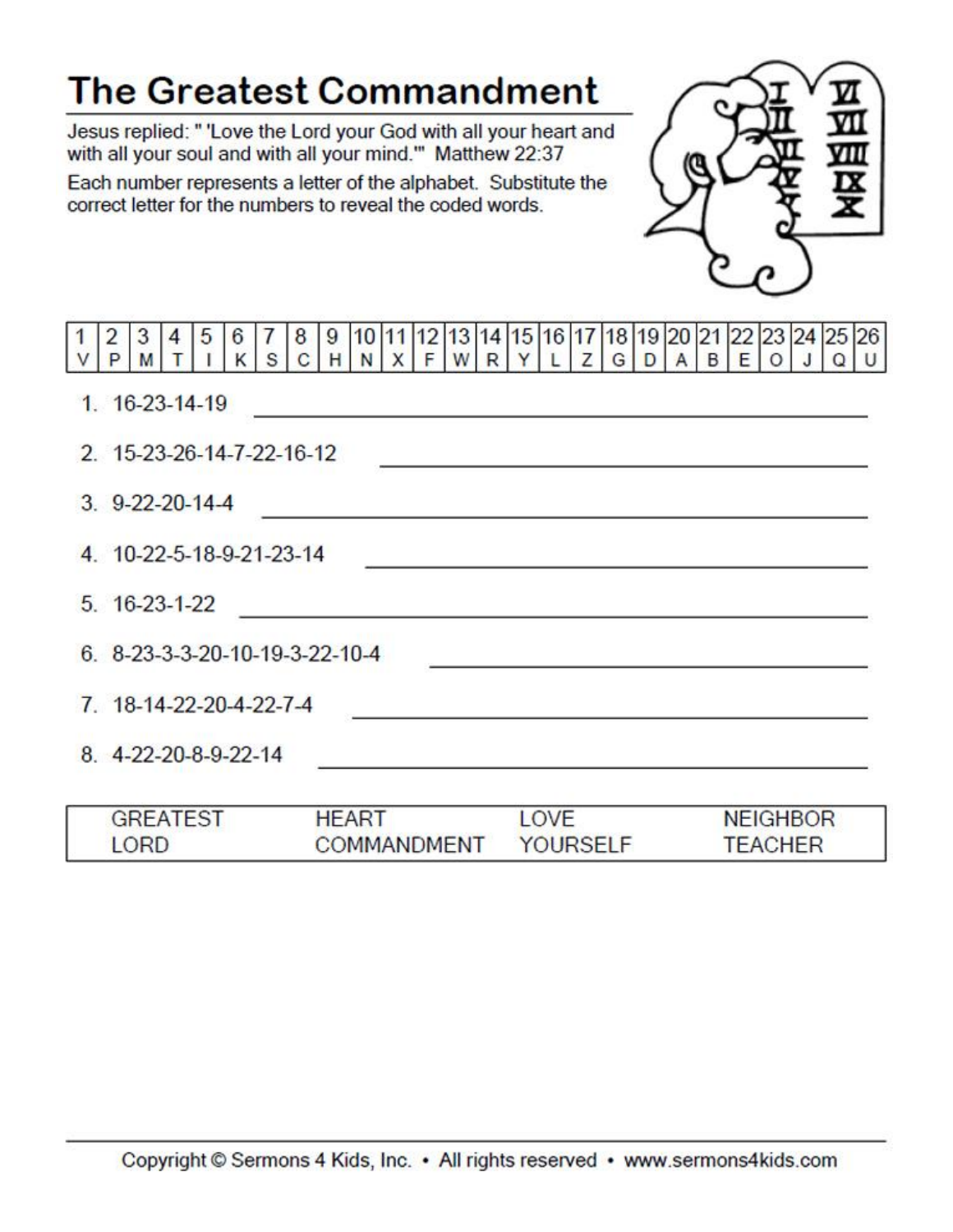Mark 12:28-34

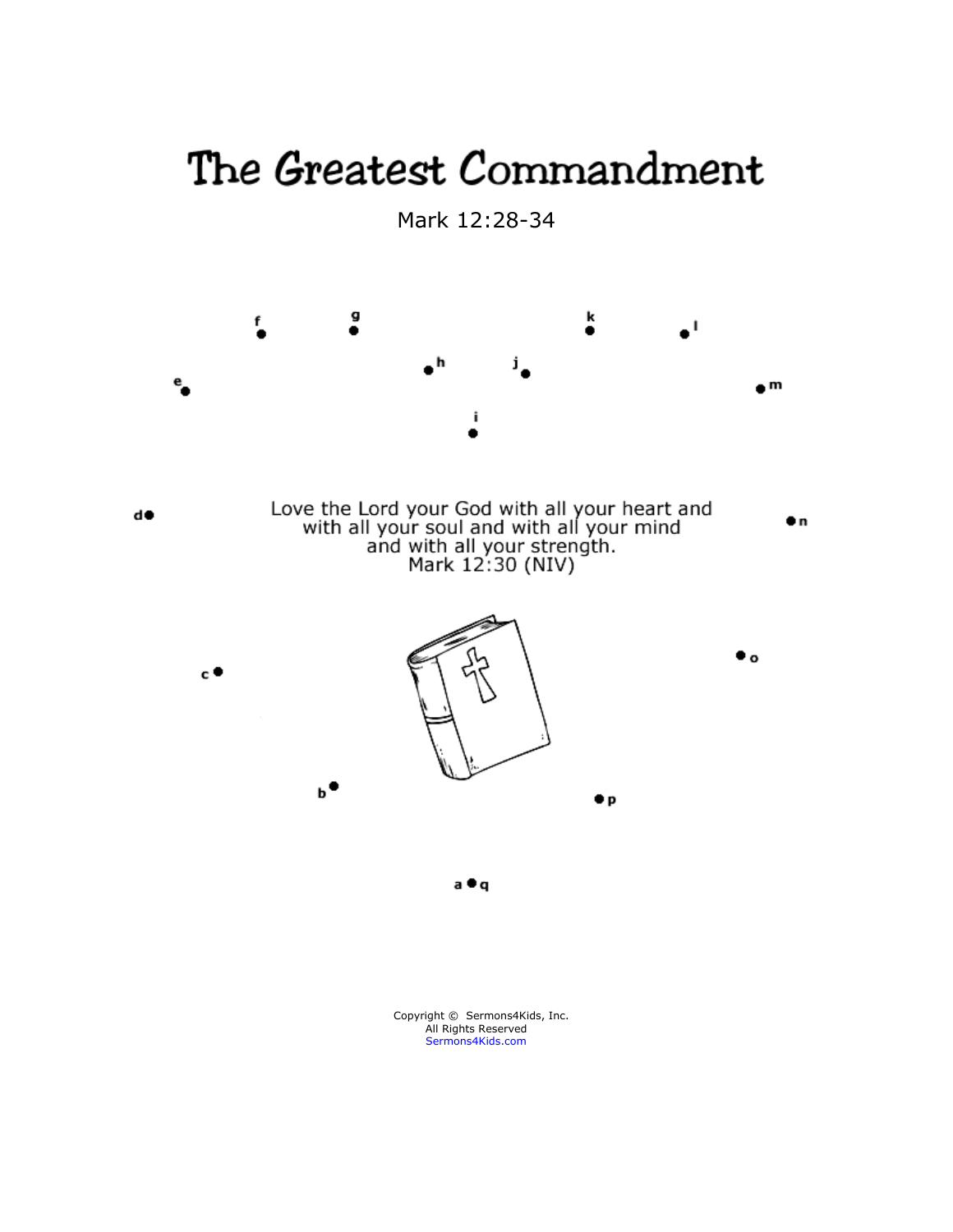"'Love the Lord your God with all your heart and with all your soul and with all your mind and with all your strength.' The second is this: 'Love your neighbor as yourself.'" Mark 12:30-31 (NIV)

Complete the paragraph by filling in the blanks with the correct words from the word bank at the bottom of the story.



| One of the teachers of the | came and heard them debating.               |     |
|----------------------------|---------------------------------------------|-----|
| Noticing that              | had given them a good answer, he asked him, |     |
| "Of all the                | which is the most                           | ′'? |

"The most important one," answered Jesus, "is this: 'Hear, O Israel, the Lord our God, the Lord is one. \_\_\_\_\_\_\_\_\_\_\_ the Lord your God with all your and with all your soul and with all your mind and with all your \_\_\_\_\_\_\_\_\_\_\_\_.' The second is this: 'Love your \_\_\_\_\_\_\_\_\_\_\_\_ as \_\_\_\_\_\_\_\_\_\_\_\_.' There is no commandment \_\_\_\_\_\_\_\_\_\_\_ than these."

| commandments | heart     | Jesus | ∟ove     | strength |
|--------------|-----------|-------|----------|----------|
| greater      | important | law   | neighbor | yourself |